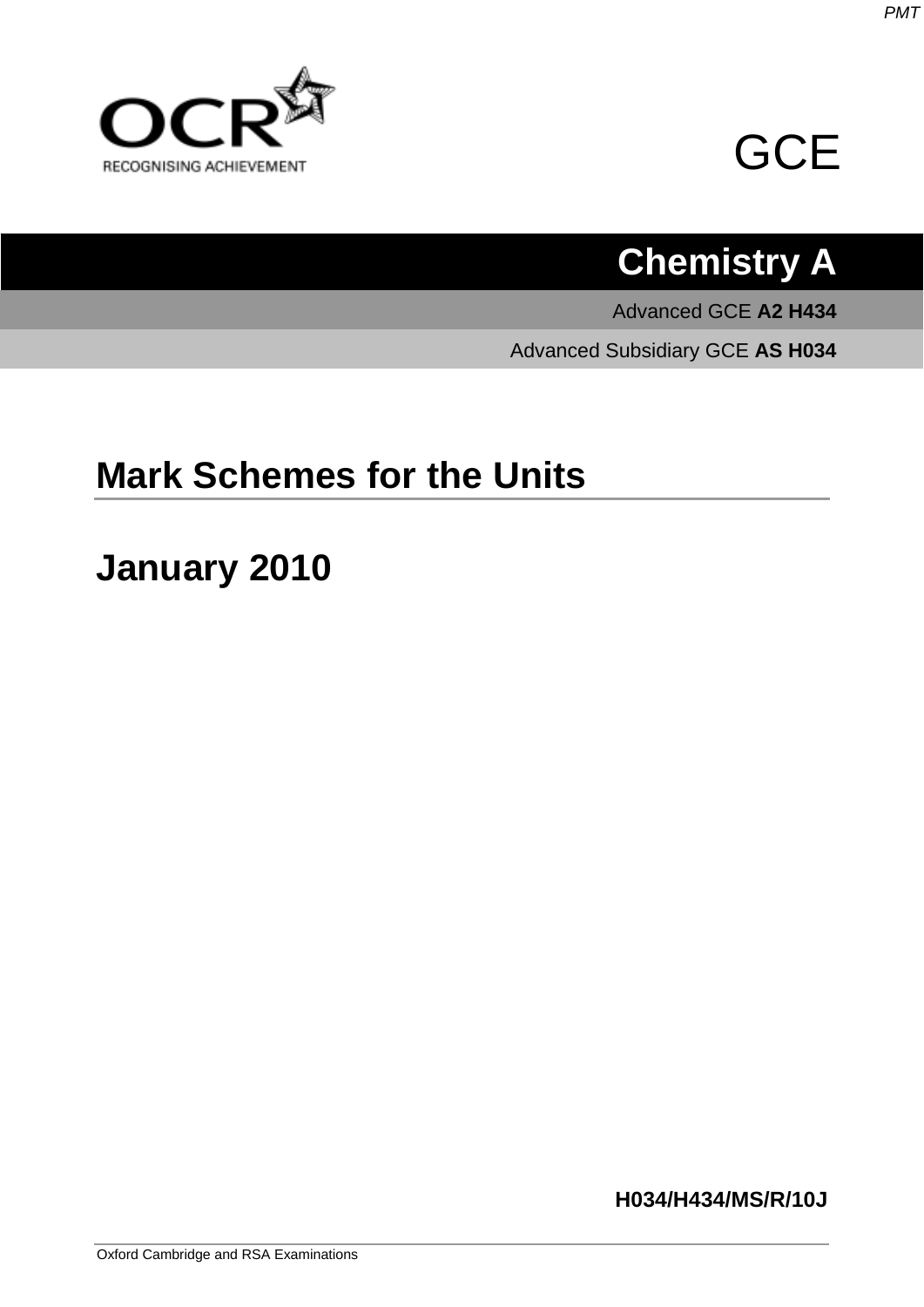### **F321** Mark Scheme January 2010 **F321 Atoms, Bonds and Groups**

| Question | <b>Expected Answers</b>                                                                                                                                                    | <b>Marks</b>   | <b>Additional Guidance</b>                                                                                                                                                                                                                                                                                                                                                                                                                                                                                                                                                                                                                                                                                                                                                                                                 |
|----------|----------------------------------------------------------------------------------------------------------------------------------------------------------------------------|----------------|----------------------------------------------------------------------------------------------------------------------------------------------------------------------------------------------------------------------------------------------------------------------------------------------------------------------------------------------------------------------------------------------------------------------------------------------------------------------------------------------------------------------------------------------------------------------------------------------------------------------------------------------------------------------------------------------------------------------------------------------------------------------------------------------------------------------------|
| (a)      | Mass of the isotope compared to 1/12th<br><b>OR</b><br>mass of the atom compared to 1/12th $\checkmark$<br>(the mass of a) carbon-12 OR $^{12}C$ (atom) $\checkmark$       | $\mathbf{2}$   | <b>IGNORE</b> Reference to average OR weighted mean<br>(i.e. correct definition of relative atomic mass will score both marks)<br>ALLOW mass of a mole of the isotope/atom with 1/12th the mass of<br>a mole OR 12 g of carbon-12 for two marks.<br><b>ALLOW 2 marks for:</b><br><b>'Mass</b> of the isotope OR mass of the atom compared to ${}^{12}C$ atom<br>given a mass of 12.0'<br>i.e. 'given a mass of 12' OR C12 is 12 communicates the same idea<br>as 1/12th.'<br>ALLOW 12C OR C12<br><b>ALLOW 2 marks for:</b><br>mass of the isotope<br>mass of 1/12th mass of carbon - 12<br>i.e. fraction is equivalent to 'compared to'<br>ALLOW 1 mark for a mix of mass of atom and mass of mole of<br>atoms, i.e. 'mass of the isotope/mass of an atom compared with<br>1/12th the mass of a mole OR 12 g of carbon-12. |
| (b)      | $(151 \times 47.77) + (153 \times 52.23)$<br>100<br><b>OR</b><br>72.1327 + 79.9119<br><b>OR</b><br>152.0446 (calculator value) $\checkmark$<br>$A_r = 152.04$ $\checkmark$ | $\overline{2}$ | <b>DO NOT ALLOW</b> mass of 'ions' OR mass of element<br><b>ALLOW</b> Correct answer for two marks<br>ALLOW One mark for ECF from transcription error in first sum<br>provided final answer is to 2 decimal points and is to between 151<br>and 153 and is a correct calculation of the transcription                                                                                                                                                                                                                                                                                                                                                                                                                                                                                                                      |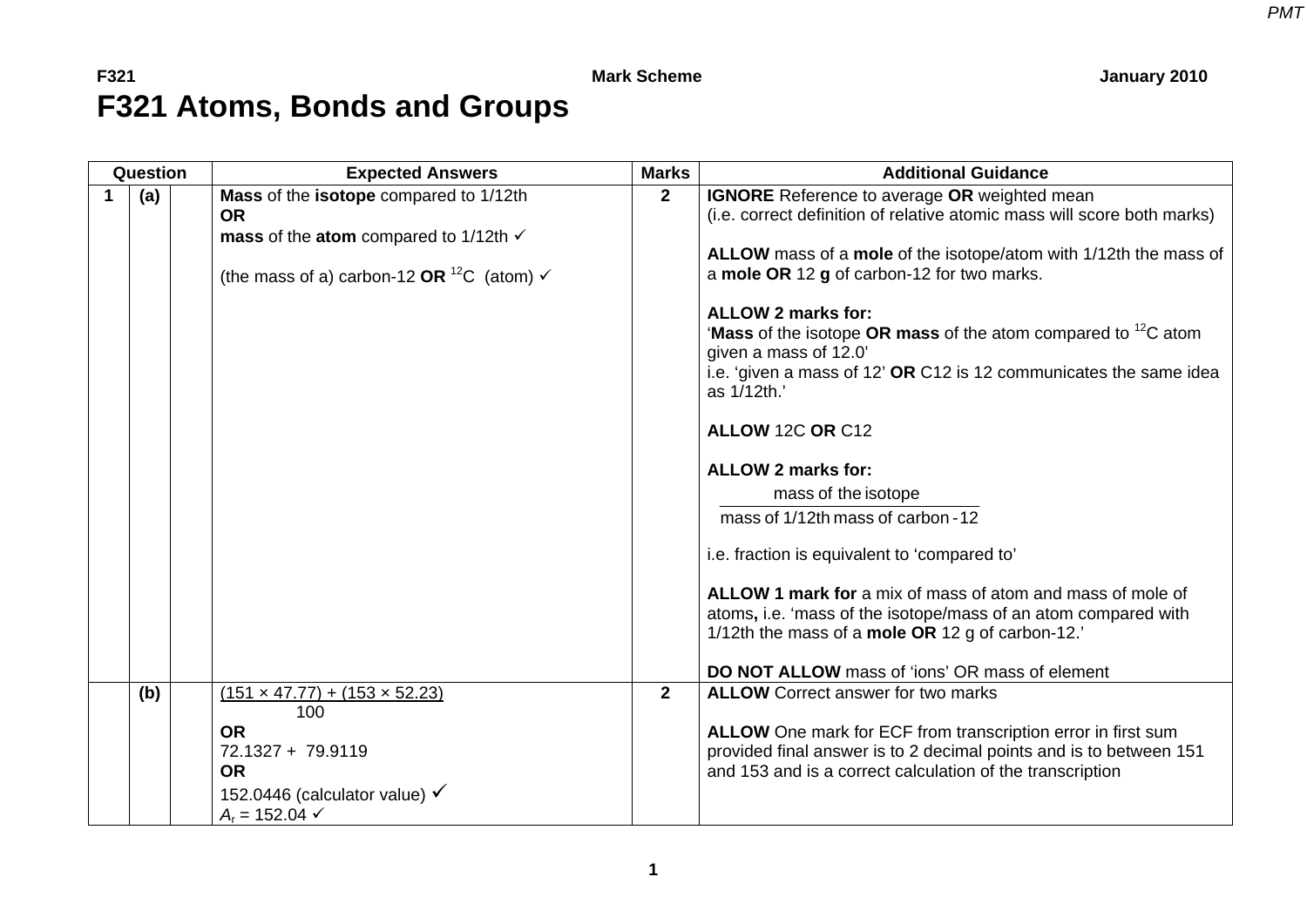**F321 Mark Scheme January 2010 Question Current Contract Expected Answers Marks Marks Additional Guidance (c) (i)** 153Eu has (2) more neutrons **OR**<sup>153</sup>Eu has 90 neutrons **AND** <sup>151</sup>Eu has 88 neutrons √ **1 ALLOW** There are a different number of neutrons **IGNORE** Correct references to protons / electrons **DO NOT ALLOW** Incorrect references to protons / electrons **(ii)** (It has the) same number of protons **AND** electrons **OR**  Both have 63 protons and 63 electrons √ **1 ALLOW** Same number of protons **AND** same electron configuration **DO NOT ALLOW** 'Same number of protons' without reference to electrons (and vice versa)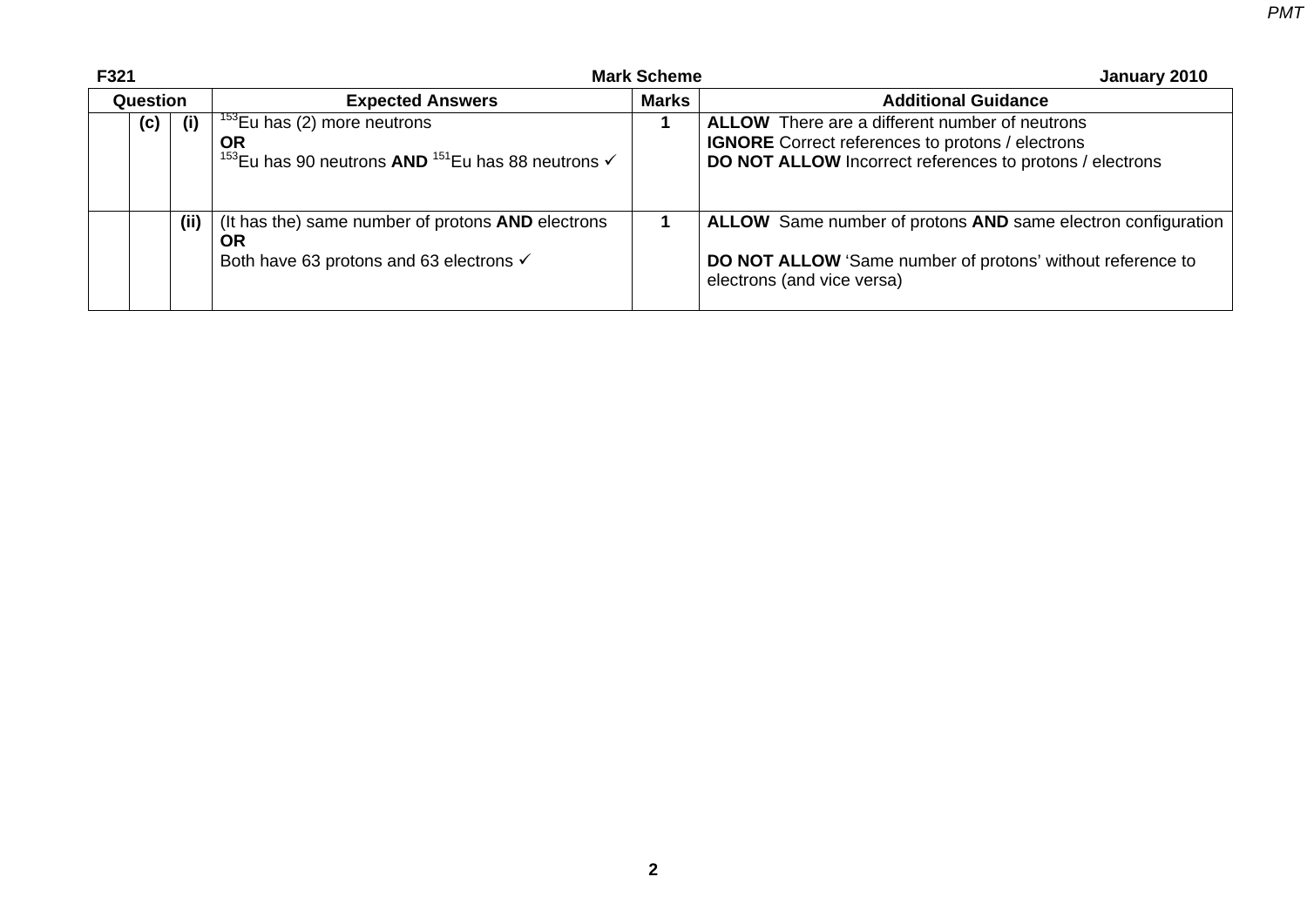| F321     |                                                                                                                                                                                                                              | <b>Mark Scheme</b> | January 2010                                                                                                                                                                                                                                            |
|----------|------------------------------------------------------------------------------------------------------------------------------------------------------------------------------------------------------------------------------|--------------------|---------------------------------------------------------------------------------------------------------------------------------------------------------------------------------------------------------------------------------------------------------|
| Question | <b>Expected Answers</b>                                                                                                                                                                                                      | <b>Marks</b>       | <b>Additional Guidance</b>                                                                                                                                                                                                                              |
| (d)      | Xe has a bigger atomic radius OR Xe has more<br>shells $\checkmark$                                                                                                                                                          | 3                  | <b>ALLOW</b> Xe has more energy levels<br>ALLOW Xe has electrons in higher energy level<br><b>ALLOW</b> Xe has electrons further from nucleus<br><b>IGNORE</b> Xe has more orbitals OR more sub-shells<br>DO NOT ALLOW 'different shell' or 'new shell' |
|          | Xe has <b>more</b> shielding $\checkmark$                                                                                                                                                                                    |                    | <b>ALLOW More screening</b><br>There must be a clear comparison ie more shielding OR<br>increased shielding.<br>i.e. DO NOT ALLOW Xe 'has shielding'<br>ALLOW Xe has more electron repulsion from inner shells                                          |
|          | The nuclear attraction decreases<br><b>OR</b> Outermost electrons of Xe experience less<br>attraction (to nucleus)<br><b>OR</b> Increased shielding / distance outweighs the<br>increased nuclear charge √<br>ORA throughout |                    | <b>ALLOW</b> Xe has less nuclear pull<br><b>IGNORE</b> Xe has less effective nuclear charge<br>DO NOT ALLOW nuclear charge for nuclear attraction                                                                                                       |
|          | <b>Total</b>                                                                                                                                                                                                                 | 9                  |                                                                                                                                                                                                                                                         |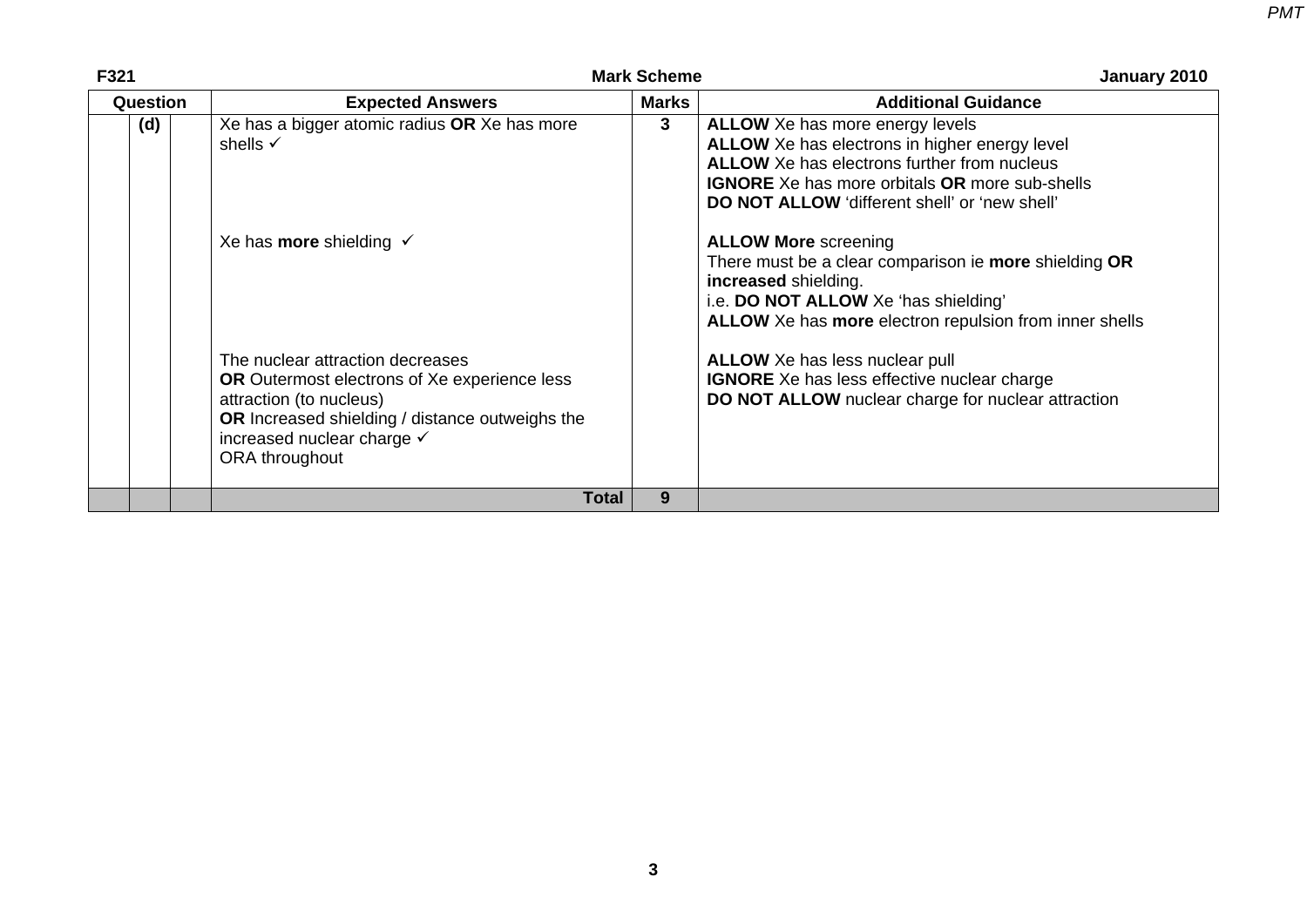| F321           |     |       | <b>Mark Scheme</b>                                                                                                              |              | January 2010                                                                                                                                                                                                                                                                                                                                                                                        |
|----------------|-----|-------|---------------------------------------------------------------------------------------------------------------------------------|--------------|-----------------------------------------------------------------------------------------------------------------------------------------------------------------------------------------------------------------------------------------------------------------------------------------------------------------------------------------------------------------------------------------------------|
| Question       |     |       | <b>Expected Answers</b>                                                                                                         | <b>Marks</b> | <b>Additional Guidance</b>                                                                                                                                                                                                                                                                                                                                                                          |
| $\overline{2}$ | (a) | (i)   | The H <sup>+</sup> ion in an (nitric) acid has been replaced by a<br>metal ion OR by a Ca <sup>2+</sup> ion $\checkmark$        | $\mathbf{1}$ | DO NOT ALLOW it has been produced by the reaction of an acid<br>and a base as this is stated in the question.<br><b>IGNORE</b> references to replacement by $NH4$ <sup>+</sup> ions or positive ions.<br>ALLOW H OR Hydrogen for H <sup>+</sup> ;<br>DO NOT ALLOW Hydrogen atoms<br>ALLOW Ca OR Calcium for Ca <sup>2+</sup> .<br><b>DO NOT ALLOW Calcium atoms</b><br>ALLOW 'metal' for 'metal ion |
|                |     | (ii)  | $2HNO3(aq) + Ca(OH)2(aq) \rightarrow Ca(NO3)2(aq) + 2H2O(l)$<br>Formulae √<br>Balance AND states √                              | $2^{\circ}$  | <b>ALLOW</b> multiples<br><b>ALLOW</b> (aq) OR (s) for $Ca(OH)_2$                                                                                                                                                                                                                                                                                                                                   |
|                |     | (iii) | Accepts a <b>proton OR</b> accepts $H^* \vee$                                                                                   | $\mathbf 1$  | ALLOW $H^+ + OH^- \rightarrow H_2O$<br>ALLOW OH <sup>-</sup> reacts with H <sup>+</sup> OR OH <sup>+</sup> takes H <sup>+</sup><br>ALLOW OH <sup>-</sup> 'attracts' H <sup>+</sup> if 'to form water' is seen<br><b>DO NOT ALLOW OH</b> <sup>-</sup> neutralises H <sup>+</sup> ('neutralises' is in the<br>question)                                                                               |
|                | (b) | (i)   | Calculates correctly $0.0880 \times 25.0 = 2.20 \times 10^{-3}$ mol<br>1000<br>OR 0.00220 mol √                                 | $\mathbf 1$  | <b>ALLOW</b> 0.0022 OR 2.2 $\times$ 10 <sup>-3</sup> mol                                                                                                                                                                                                                                                                                                                                            |
|                |     | (ii)  | Calculates correctly $0.00220 = 1.10 \times 10^{-3}$ mol<br>OR 0.00110 mol $\checkmark$                                         | $\mathbf 1$  | <b>ALLOW</b> 0.0011 OR 1.1 $\times$ 10 <sup>-3</sup> mol<br>ALLOW ECF for answer (i)/2 as calculator value or correct<br>rounding to 2 significant figures or more but ignore trailing zeroes                                                                                                                                                                                                       |
|                |     | (iii) | $0.00110 \times 1000 = 0.0625$ mol dm <sup>-3</sup><br>17.60<br>OR 6.25 $\times$ 10 <sup>-2</sup> mol dm <sup>-3</sup> $\times$ | $\mathbf 1$  | <b>ALLOW</b> 0.063 OR 6.3 $\times$ 10 <sup>-2</sup> mol dm <sup>-3</sup><br>ALLOW ECF for answer (ii) $\times$ 1000/17.60<br><b>OR</b><br>ECF from (i) for answer (i)/2 $\times$ 1000/17.60 as calculator value or<br>correct rounding to 2 significant figures or more but ignore trailing<br>zeroes                                                                                               |

**4**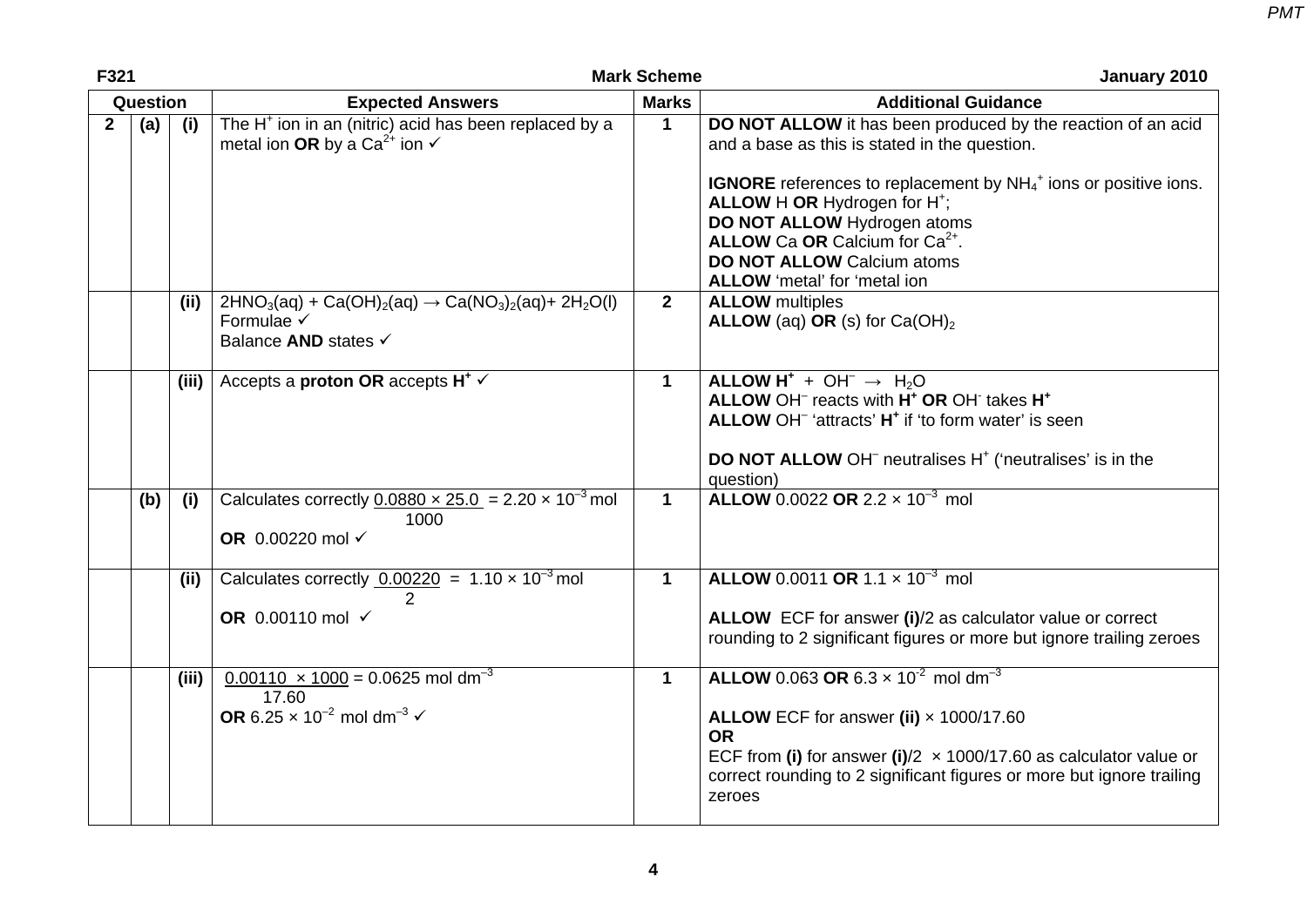| F321 |            |                                                          | <b>Mark Scheme</b> | January 2010                                                                                                                                                                                                                                            |
|------|------------|----------------------------------------------------------|--------------------|---------------------------------------------------------------------------------------------------------------------------------------------------------------------------------------------------------------------------------------------------------|
|      | (c)<br>(i) | (The number of) Water(s) of crystallisation $\checkmark$ |                    | <b>IGNORE</b> hydrated OR hydrous                                                                                                                                                                                                                       |
|      | (ii)       | 142.1 $\checkmark$<br>$x = (322.1 - 142.1) = 10$<br>18.0 | $\mathbf{2}$       | <b>ALLOW 142</b><br>ALLOW $M_r$ expressed as a sum<br>ALLOW ECF from incorrect $M_r$ and x is calculated correctly<br>ALLOW ECF values of x from nearest whole number to calculator<br>value<br>ALLOW 2 marks if final answer is 10 without any working |
|      |            | <b>Total</b>                                             | 10                 |                                                                                                                                                                                                                                                         |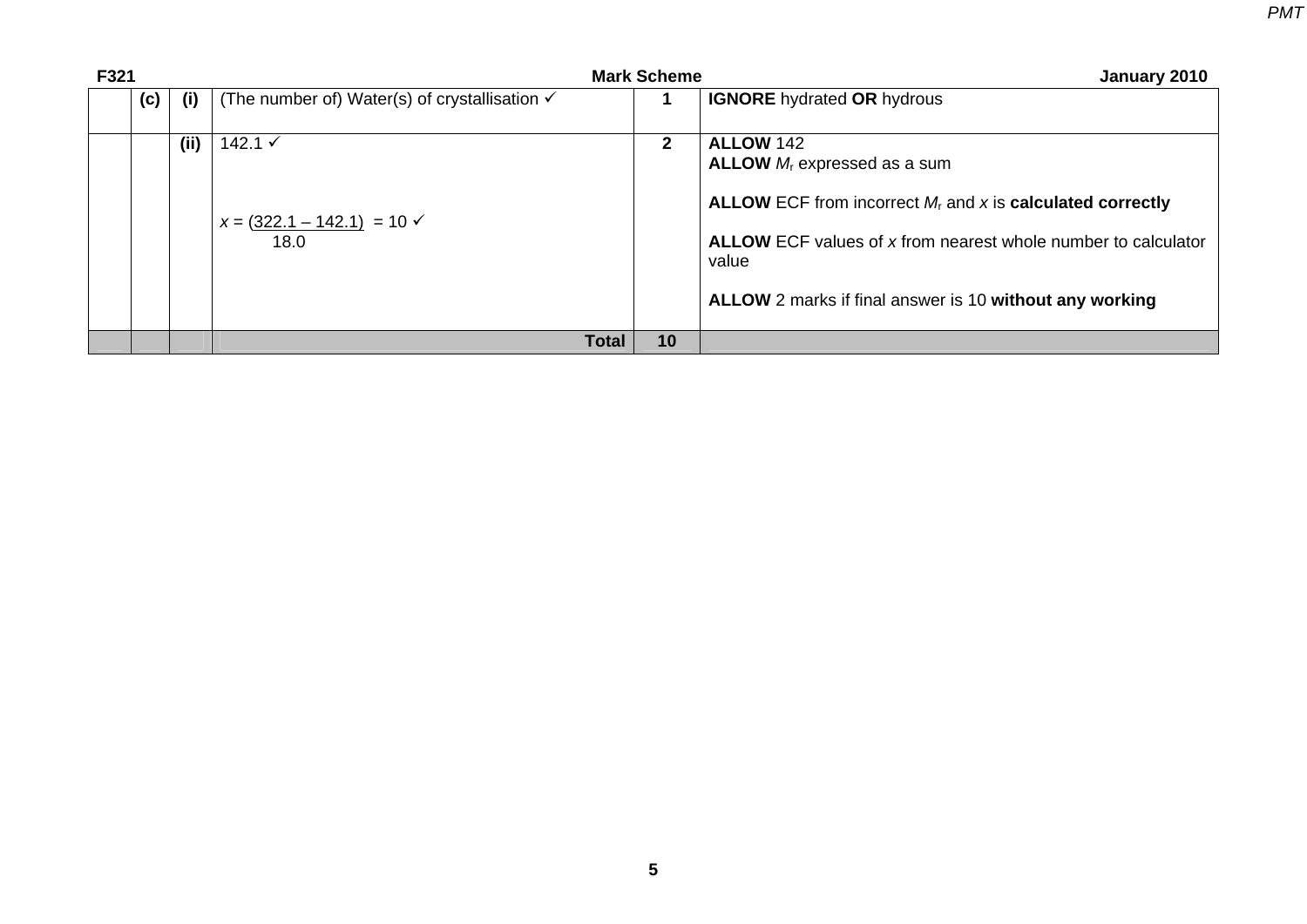| F321 |          |       |                                                                                                                                                                                   | <b>Mark Scheme</b> | January 2010                                                                                                                                                                                                                                                                                                                                                                                                                         |  |
|------|----------|-------|-----------------------------------------------------------------------------------------------------------------------------------------------------------------------------------|--------------------|--------------------------------------------------------------------------------------------------------------------------------------------------------------------------------------------------------------------------------------------------------------------------------------------------------------------------------------------------------------------------------------------------------------------------------------|--|
|      | Question |       | <b>Expected Answers</b>                                                                                                                                                           | <b>Marks</b>       | <b>Additional Guidance</b>                                                                                                                                                                                                                                                                                                                                                                                                           |  |
| 3    | (a)      | (i)   | (Electrostatic) attraction between oppositely charged<br>ions. $\checkmark$                                                                                                       | $\mathbf{1}$       | <b>IGNORE</b> force<br><b>IGNORE</b> references to transfer of electrons<br><b>MUST</b> be ions, not particles                                                                                                                                                                                                                                                                                                                       |  |
|      |          | (iii) | Mg shown with either 8 of 0 electrons<br><b>AND</b><br>S shown with 8 electrons with 2 crosses and 6 dots<br>(or vice versa) $\checkmark$<br>Correct charges on both ions √<br>Mg | $\overline{2}$     | Mark charges on ions and electrons independently<br>For first mark, if 8 electrons are shown around the Mg then 'extra<br>electrons' around S must match the symbol chosen for electrons<br>around Mg<br>Shell circles not required<br><b>IGNORE</b> inner shell electrons<br>Brackets are not required                                                                                                                              |  |
|      | (b)      | (i)   | Electron pairs in covalent bonds shown correctly<br>using dots and crosses in a molecule of the $F_2O \checkmark$<br>Lone pairs correct on O and both F atoms √                   | $\overline{2}$     | Must be 'dot-and-cross'<br>circles for outer shells <b>NOT</b> needed<br><b>IGNORE</b> inner shells<br>Non-bonding electrons of O do not need to be shown as pairs<br>Non-bonding electrons of F do not need to be shown as pairs                                                                                                                                                                                                    |  |
|      |          | (iii) | Predicted bond angle $104-105^\circ$ .<br>There are 2 bonded pairs and 2 lone pairs $\checkmark$<br>Lone pairs repel more than bonded pairs $\checkmark$                          | $\mathbf{3}$       | ALLOW $103-105^\circ$ (103 <sup>o</sup> is the actual bond angle)<br>ALLOW responses equivalent to second marking point. e.g.<br>There are 4 pairs of electrons and 2 of these are lone pairs<br>ALLOW 'bonds' for 'bonded pairs'<br>DO NOT ALLOW 'atoms repel'<br>DO NOT ALLOW electrons repel<br>ALLOW LP for 'lone pair'<br><b>ALLOW BP</b> for bonded pair<br>ALLOW LP repel more if bonded pairs have already been<br>mentioned |  |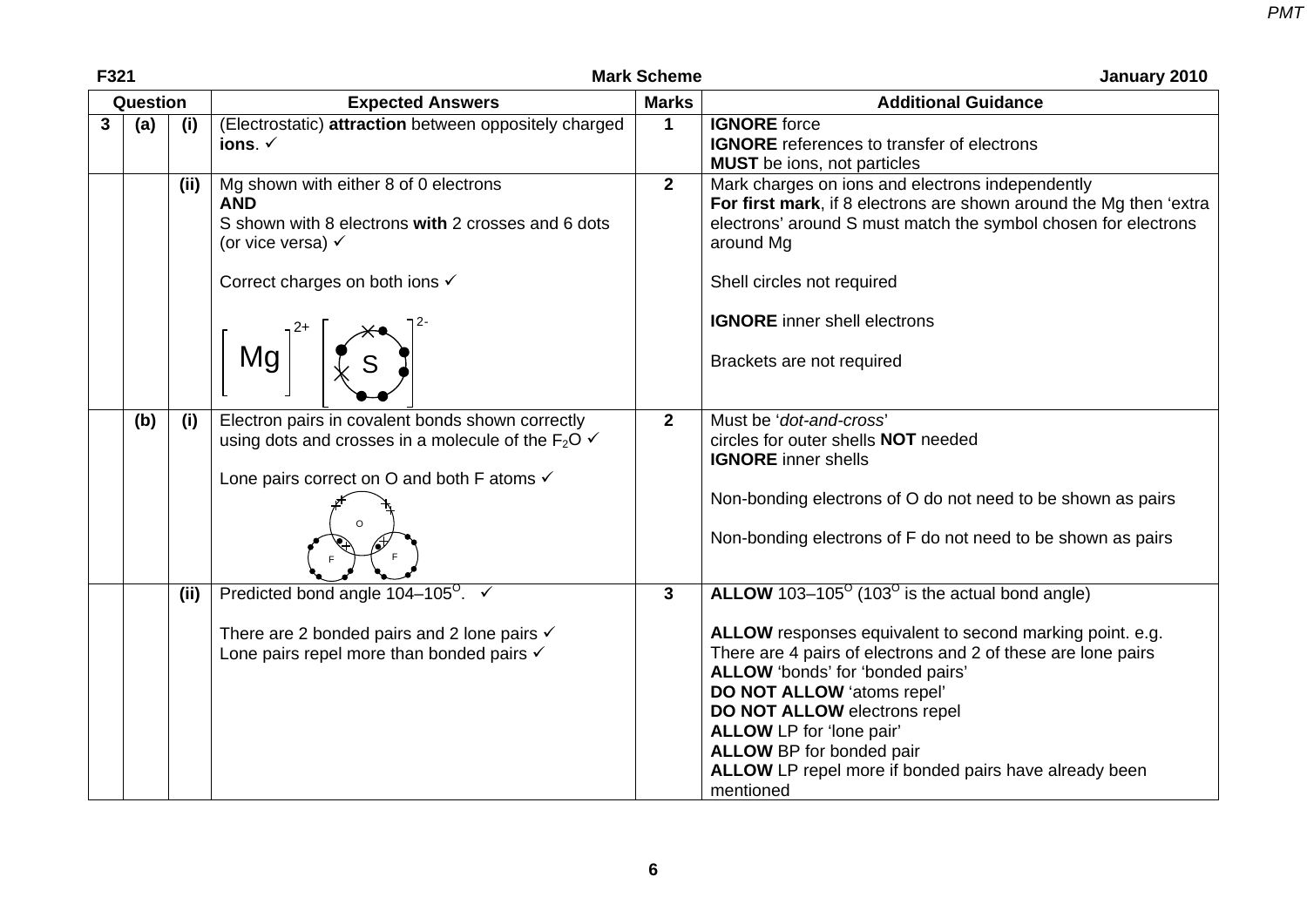| F321       | <b>Mark Scheme</b>                                                                                                                                                       | January 2010   |                                                                                                                                                                 |
|------------|--------------------------------------------------------------------------------------------------------------------------------------------------------------------------|----------------|-----------------------------------------------------------------------------------------------------------------------------------------------------------------|
| Question   | <b>Expected Answers</b><br>(At least) two NH <sub>3</sub> molecules with correct dipole<br>shown with at least one H with $\delta^+$ and one N with $\delta^ \checkmark$ | <b>Marks</b>   | <b>Additional Guidance</b>                                                                                                                                      |
| (c)<br>(i) |                                                                                                                                                                          | 3              | DO NOT ALLOW first mark for ammonia molecules with incorrect<br>lone pairs                                                                                      |
|            |                                                                                                                                                                          |                | <b>DO NOT ALLOW</b> first mark if $H_2O$ , $NH_2$ or NH is shown                                                                                                |
|            | (Only) one hydrogen bond from N atom on one<br>molecule to a H atom on another molecule √                                                                                |                | ALLOW hydrogen bond need not be labelled as long as it clear<br>the bond type is different from the covalent N-H bond                                           |
|            |                                                                                                                                                                          |                | ALLOW a line (i.e. looks like a covalent bond) as long as it is<br>labelled 'hydrogen bond)                                                                     |
|            | Lone pair shown on the N atom and hydrogen bond<br>must hit the lone pair √                                                                                              |                | <b>ALLOW 2-D diagrams</b>                                                                                                                                       |
|            | Hydrogen bond                                                                                                                                                            |                | ALLOW two marks if water molecules are used. One awarded for<br>a correct hydrogen bond and one for the involvement of lone pair                                |
| (ii)       | Liquid H <sub>2</sub> O is denser than solid $\checkmark$<br>In solid state $H_2O$ molecules are held apart by<br>hydrogen bonds OR ice has an open lattice ✓            | $\overline{2}$ | <b>ORA</b><br><b>ALLOW</b> ice floats for first mark                                                                                                            |
|            | <b>OR</b>                                                                                                                                                                |                |                                                                                                                                                                 |
|            | $H2O$ has a relatively high boiling point OR melting<br>point √                                                                                                          |                | ALLOW higher melting OR boiling point than expected<br><b>DO NOT ALLOW</b> $H_2O$ has a high melting / boiling point                                            |
|            | (relatively strong) hydrogen bonds need to be broken<br>OR a lot of energy is needed to overcome hydrogen<br>bonds OR hydrogen bonds are strong √                        |                | ALLOW other properties caused by hydrogen bonding not<br>mentioned within the specification<br>E.g. high surface tension - strong hydrogen bonds on the surface |
|            | <b>Total</b>                                                                                                                                                             | 13             |                                                                                                                                                                 |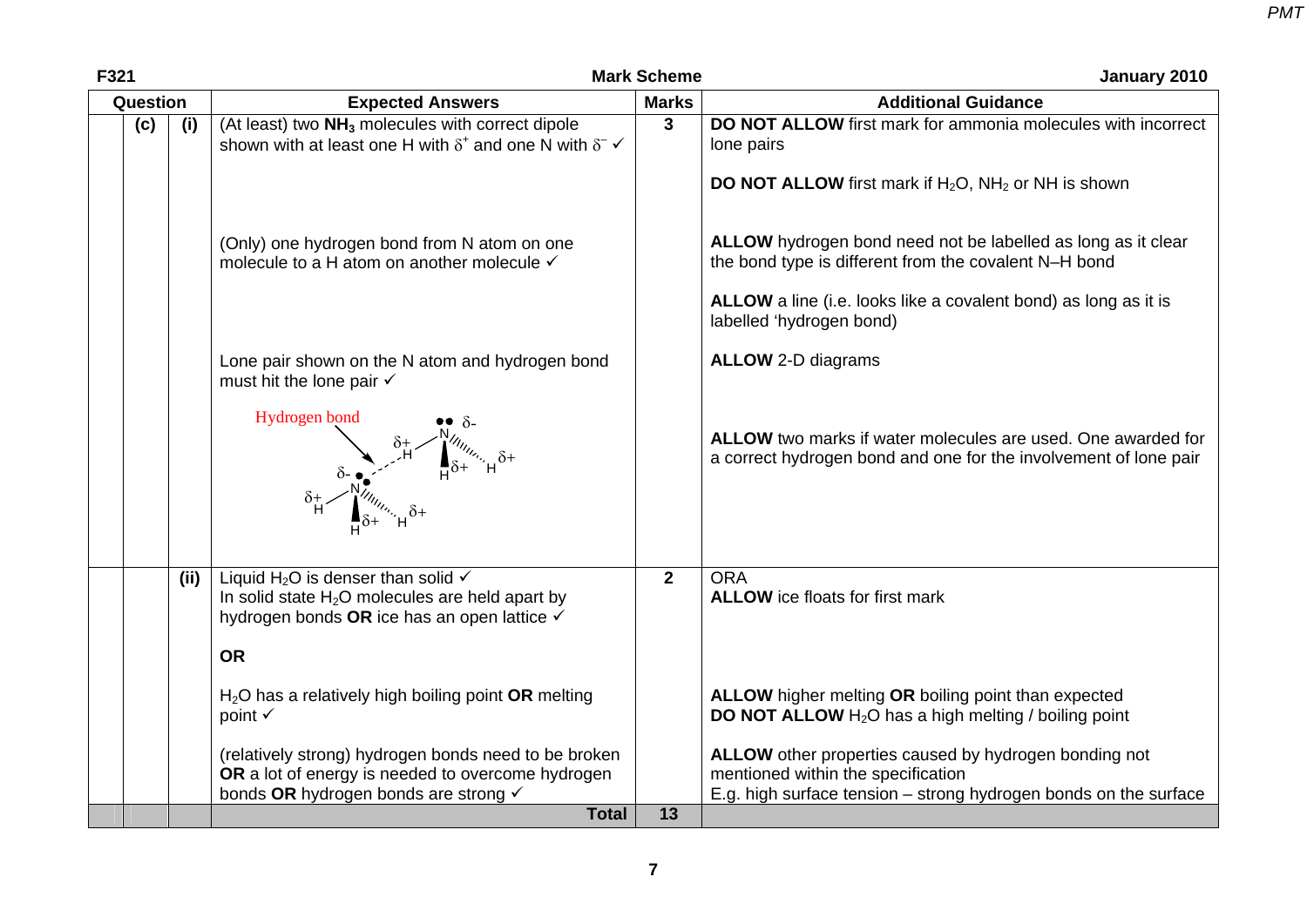| F321 |          |       | <b>Mark Scheme</b>                                                                                                                                                                                                                                                            | January 2010 |                                                                                                                                                              |  |
|------|----------|-------|-------------------------------------------------------------------------------------------------------------------------------------------------------------------------------------------------------------------------------------------------------------------------------|--------------|--------------------------------------------------------------------------------------------------------------------------------------------------------------|--|
|      | Question |       | <b>Expected Answers</b>                                                                                                                                                                                                                                                       | <b>Marks</b> | <b>Additional Guidance</b>                                                                                                                                   |  |
| 4    | (a)      |       | Advantage<br>removes or kills bacteria OR kills germs OR<br>kills micro-organisms OR make it safe to drink OR<br>sterilises water OR disinfects water √                                                                                                                       | $\mathbf{2}$ | <b>ALLOW</b> to make water potable<br><b>IGNORE</b> virus<br><b>IGNORE</b> 'purifies water'<br><b>DO NOT ALLOW 'antiseptic'</b>                              |  |
|      |          |       | Disadvantage<br>it is toxic OR poisonous OR could form chlorinated<br>hydrocarbons √                                                                                                                                                                                          |              | ALLOW forms carcinogens OR forms toxins<br><b>IGNORE</b> harmful<br>DO NOT ALLOW 'it causes cancer'<br>DO NOT ALLOW "It kills you"                           |  |
|      | (b)      |       | $3d^{10}$ 4s <sup>2</sup> 4p <sup>5</sup> $\checkmark$                                                                                                                                                                                                                        | $\mathbf 1$  | ALLOW $4s^2$ 3d <sup>10</sup> $4p^5$<br>ALLOW subscripts or 3D <sup>10</sup><br><b>ALLOW</b> answers with $1s^2$ $2s^2$ $2p^6$ $3s^2$ $3p^6$ appearing twice |  |
|      | (c)      | (i)   | $Cl_2 + 2Br \rightarrow Br_2 + 2Cl \rightarrow \checkmark$                                                                                                                                                                                                                    | $\mathbf{1}$ | <b>IGNORE</b> state symbols<br><b>ALLOW</b> any correct multiple including fractions                                                                         |  |
|      |          | (ii)  | Yellow / orange / red / brown √                                                                                                                                                                                                                                               | $\mathbf 1$  | ALLOW any combination of these, but no others                                                                                                                |  |
|      | (d)      | (i)   | Disproportionation √                                                                                                                                                                                                                                                          | $\mathbf 1$  | <b>ALLOW</b> versions which sound the same<br>DO NOT ALLOW disproportional OR disproportionate OR<br>disproportion                                           |  |
|      |          | (ii)  | $Cl_2$ + 2NaOH $\rightarrow$ NaClO + NaCl + H <sub>2</sub> O $\checkmark$<br>$3Cl_2$ + 6NaOH $\rightarrow$ NaClO <sub>3</sub> + 5NaCl + 3H <sub>2</sub> O<br>$Cl2$ and NaOH as reactants AND NaClO <sub>3</sub> and NaCl<br>as products√<br>Rest of the equation $\checkmark$ | 3            | <b>ALLOW</b> multiples for either equation<br>ALLOW $3Cl_2 + 6NaOH \rightarrow 2NaClO_3 + 4NaCl + 3H_2$                                                      |  |
|      |          | (iii) | NaClO <sub>4</sub> $\checkmark$                                                                                                                                                                                                                                               | $\mathbf 1$  | <b>ALLOW Na<sub>3</sub>CIO<sub>5</sub></b> etc                                                                                                               |  |
|      |          |       | <b>Total</b>                                                                                                                                                                                                                                                                  | 10           |                                                                                                                                                              |  |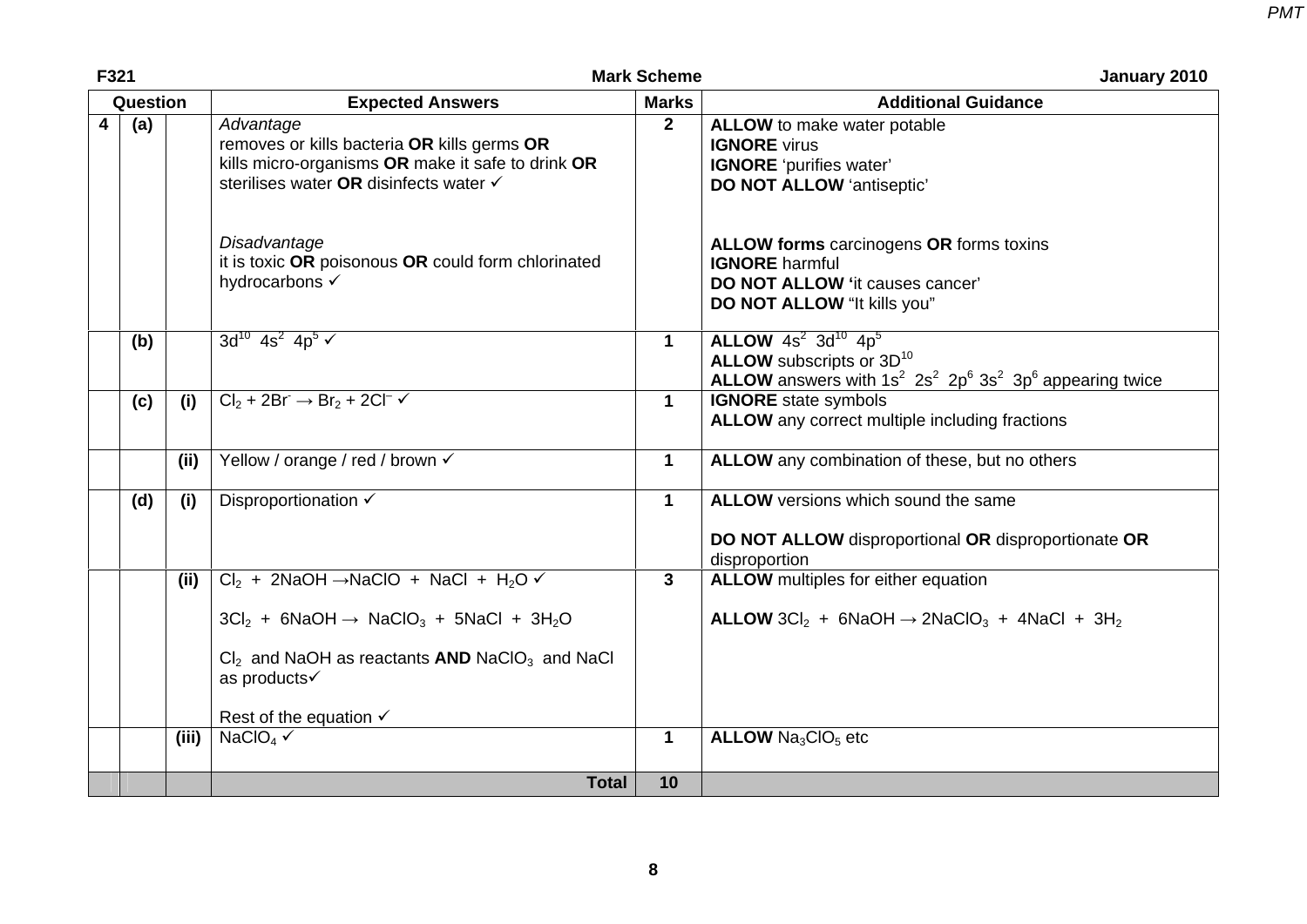| F321     |     |       |                                                                                                                                                                                                                                                                                 | <b>Mark Scheme</b> | January 2010                                                                                                                                                                                                            |  |
|----------|-----|-------|---------------------------------------------------------------------------------------------------------------------------------------------------------------------------------------------------------------------------------------------------------------------------------|--------------------|-------------------------------------------------------------------------------------------------------------------------------------------------------------------------------------------------------------------------|--|
| Question |     |       | <b>Expected Answers</b><br><b>Marks</b>                                                                                                                                                                                                                                         |                    | <b>Additional Guidance</b>                                                                                                                                                                                              |  |
| 5        | (a) | (i)   | Potassium AND argon √                                                                                                                                                                                                                                                           | 1                  | <b>ALLOW</b> K and Ar                                                                                                                                                                                                   |  |
|          |     | (ii)  | They are arranged in increasing atomic number<br><b>OR</b><br>Neither would show properties OR trends of rest of<br>group<br><b>OR</b><br>Neither would show properties OR trends of rest of<br>period<br><b>OR</b><br>They are arranged by electron configuration $\checkmark$ | $\mathbf 1$        | <b>ALLOW</b> any correct property difference<br>e.g. This would place a reactive metal in the same group as noble<br>gases<br><b>ALLOW</b> they do not fit in with the rest of the group                                |  |
|          | (b) | (i)   | 2Mg + O <sub>2</sub> $\rightarrow$ 2MgO $\checkmark$                                                                                                                                                                                                                            | 1                  | ALLOW multiples. Correct species must be seen<br><b>IGNORE</b> state symbols                                                                                                                                            |  |
|          |     | (ii)  | Fizzes OR bubbles OR gas produced OR<br>effervescing √<br>Mg dissolves OR Mg disappears OR a solution is<br>formed $\checkmark$                                                                                                                                                 | 2 <sup>1</sup>     | DO NOT ALLOW 'carbon dioxide gas produced'<br>DO NOT ALLOW 'hydrogen produced' without 'gas'<br><b>ALLOW</b> 'it for Mg'<br><b>IGNORE</b> Mg reacts<br><b>IGNORE</b> temperature change<br><b>IGNORE</b> steam produced |  |
|          |     | (iii) | Quicker OR more vigorous OR gets hotter                                                                                                                                                                                                                                         | $\mathbf{1}$       | MUST be a comparison of a reaction observation, not just 'more<br>reactive'<br>ALLOW any comparison of greater rate including more bubbles<br>etc.<br>DO NOT ALLOW more gas produced                                    |  |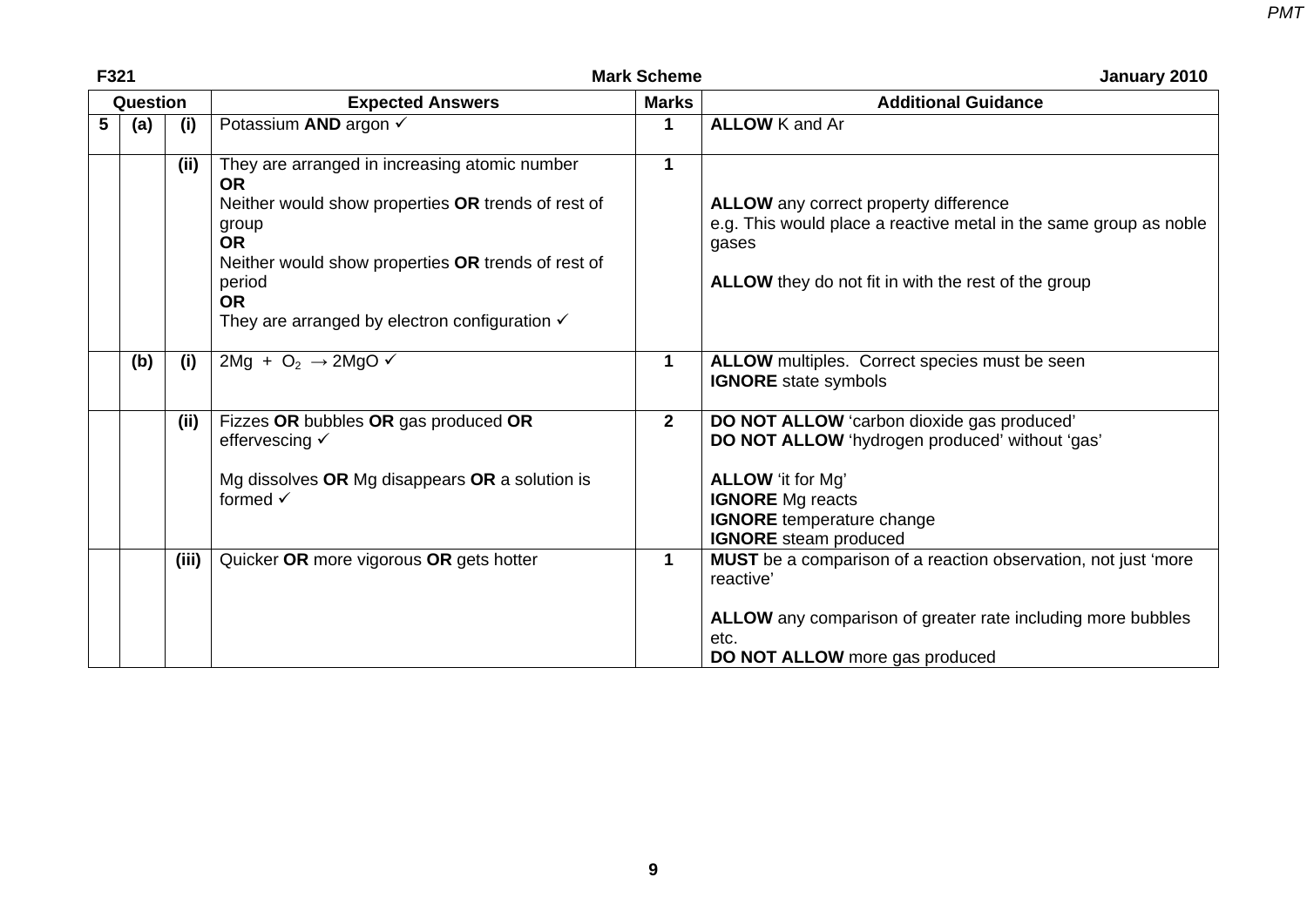| F321     | <b>Mark Scheme</b>                                                                                                              | January 2010 |                                                                                                                                                         |
|----------|---------------------------------------------------------------------------------------------------------------------------------|--------------|---------------------------------------------------------------------------------------------------------------------------------------------------------|
| Question | <b>Expected Answers</b>                                                                                                         | <b>Marks</b> | <b>Additional Guidance</b>                                                                                                                              |
| (c)      | Mg has a giant structure $\checkmark$                                                                                           | 6            |                                                                                                                                                         |
|          | Mg has <b>metallic</b> bonding OR description of metallic<br>bonding as positive ions and delocalised electrons<br>$\checkmark$ |              | Metallic OR delocalised seen spelt correctly at least ONCE                                                                                              |
|          | (There is electrostatic attraction between) positive<br>ions and electrons √                                                    |              | DO NOT ALLOW as label nuclei OR protons for positive ions                                                                                               |
|          |                                                                                                                                 |              | ALLOW labelled diagram of metallic bonding for second and<br>third marks<br>Mo                                                                          |
|          |                                                                                                                                 |              | positive ions<br>delocalised electrons                                                                                                                  |
|          |                                                                                                                                 |              | Lattice must have at least two rows of positive ions. If a Mg ion is<br>shown it must correct charge<br>ALLOW for labels:+ ions, positive ions, cations |
|          |                                                                                                                                 |              | DO NOT ALLOW as label nuclei OR protons for positive ions<br>ALLOW e' or e as label for electron<br>DO NOT ALLOW '-' without label for electron         |
|          | CI has a simple molecular OR simple covalent                                                                                    |              | Covalent OR molecule OR molecular seen spelt correctly at                                                                                               |
|          | (lattice) $\checkmark$                                                                                                          |              | least ONCE                                                                                                                                              |
|          |                                                                                                                                 |              | ALLOW CI is a (covalent) molecule                                                                                                                       |
|          | CI has van der Waals' forces (between molecules)<br><b>OR</b><br>CI has instantaneous dipole-induced dipoles                    |              | <b>IGNORE</b> CI has intermolecular bonding                                                                                                             |
|          | <b>OR</b><br>temporary dipole–temporary dipole √                                                                                |              |                                                                                                                                                         |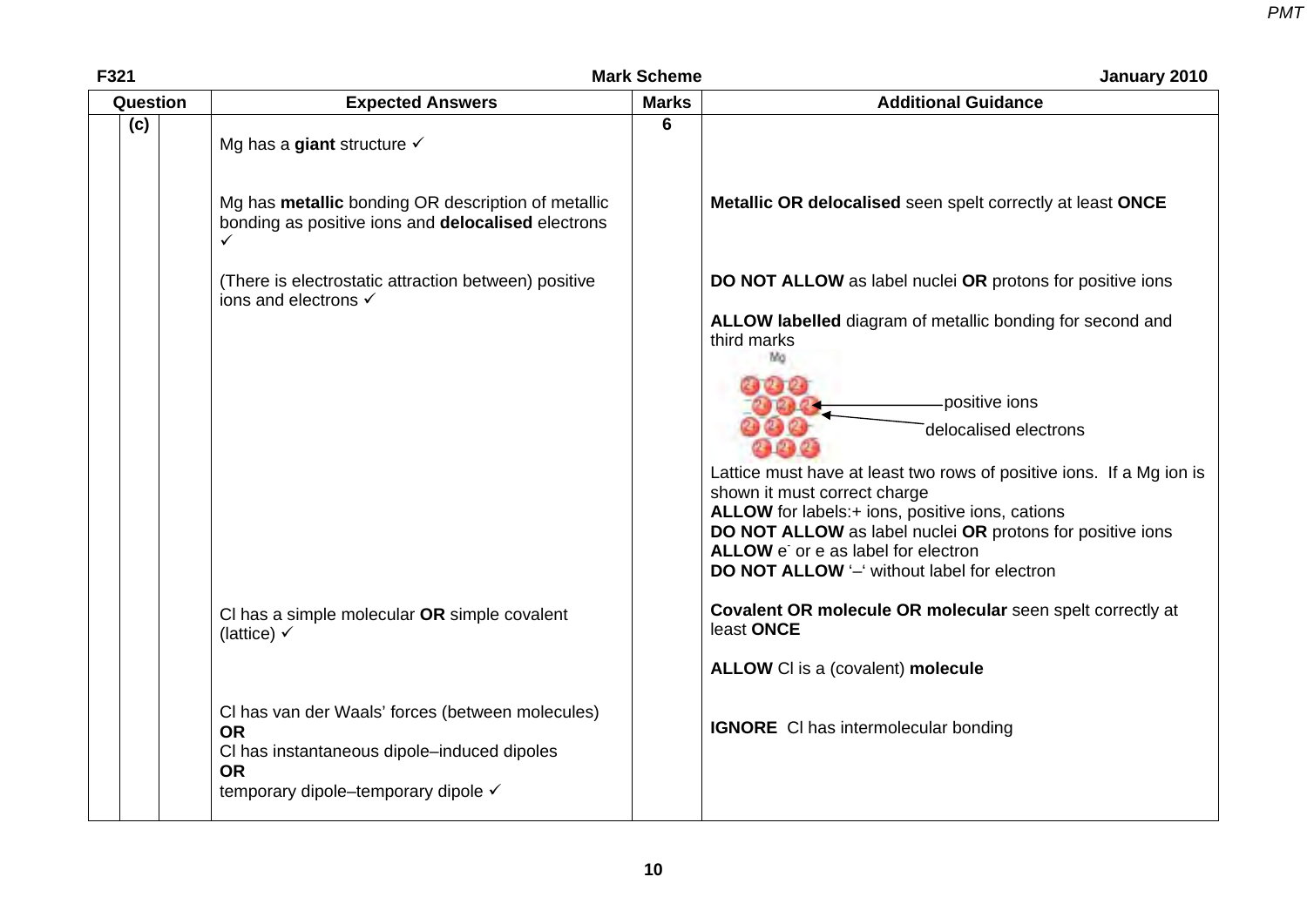| F321 |     |                                                                                                                                                                                                                                   | <b>Mark Scheme</b> | January 2010                                                                                                                                                                                                                                                                                                                                                                                                                      |
|------|-----|-----------------------------------------------------------------------------------------------------------------------------------------------------------------------------------------------------------------------------------|--------------------|-----------------------------------------------------------------------------------------------------------------------------------------------------------------------------------------------------------------------------------------------------------------------------------------------------------------------------------------------------------------------------------------------------------------------------------|
|      |     | van der Waals' forces are weak and metallic bonds<br>are strong<br><b>OR</b><br>van der Waals' forces are weaker than metallic<br>bonds<br><b>OR</b><br>Less energy is needed to overcome van der Waals'<br>than metallic bonds V |                    | ALLOW ECF from incorrect descriptions of giant structure with<br>strong bonds; e.g. Mg has giant ionic structure<br>ALLOW ECF from any incorrect intermolecular forces e.g.<br>permanent dipole -dipole from marking point 5<br><b>ALLOW</b> vdW easier to break<br><b>ORA</b>                                                                                                                                                    |
| (d)  | (i) | O goes from $-2$ to 0 $\checkmark$<br>N goes from $+5$ to $+4 \checkmark$<br>N is reduced AND O is oxidised V                                                                                                                     | $\mathbf{3}$       | Oxidation numbers may be seen with equation<br>Third mark is dependent upon seeing a reduction in oxidation<br>number of N and an increase in oxidation number of O<br>ALLOW ECF for third mark for N is oxidised and O is reduced if<br>incorrect oxidation numbers support this<br><b>IGNORE</b> references to strontium<br>IGNORE references to electron loss OR gain<br><b>DO NOT ALLOW 'One increases and one decreases'</b> |
|      |     |                                                                                                                                                                                                                                   |                    |                                                                                                                                                                                                                                                                                                                                                                                                                                   |

**11**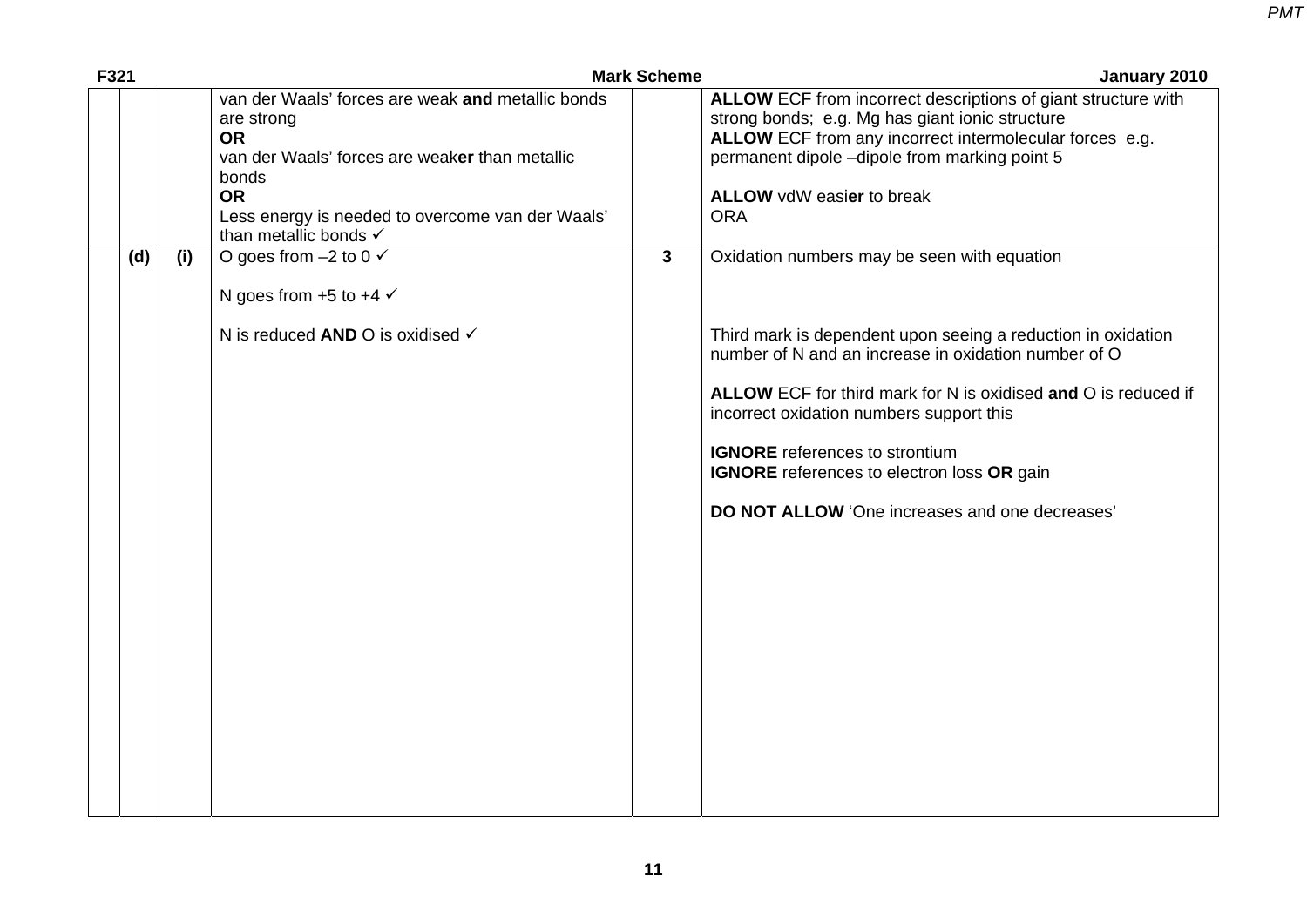| F321 |     |     |                                                                                                                       | <b>Mark Scheme</b> | January 2010                                                                                                                                                                                                                                 |
|------|-----|-----|-----------------------------------------------------------------------------------------------------------------------|--------------------|----------------------------------------------------------------------------------------------------------------------------------------------------------------------------------------------------------------------------------------------|
|      | (d) | (i) | Calculates correctly:<br>Mol of Sr(NO <sub>3</sub> ) <sub>2</sub> = $\underline{5.29}$ = 0.0250 $\checkmark$<br>211.6 | $\mathbf{3}$       | <b>ALLOW 0.025</b>                                                                                                                                                                                                                           |
|      |     |     | Calculates correctly:<br>Mol of gas = $5/2 \times 0.0250 = 0.0625$ $\checkmark$                                       |                    | ALLOW ECF for first answer $\times$ 2.5 as calculator value or correct<br>rounding to 2 significant figures or more but ignore trailing zeroes                                                                                               |
|      |     |     | Calculates correctly:<br>Volume of gas = $24.0 \times 0.0625 = 1.50$ dm <sup>3</sup> $\checkmark$                     |                    | ALLOW ECF for second answer $\times$ 24(.0) as calculator value or<br>correct rounding to 2 significant figures or more but ignore trailing<br>zeroes                                                                                        |
|      |     |     |                                                                                                                       |                    | <b>DO NOT ALLOW</b> ECF of first answer $\times$ 24(.0) (which gives 0.6(0)<br>$dm3$ ) as this has not measured the volume of any gas, simply<br>0.0250 mol of solid $Sr(NO3)2$ converted into a gas<br>i.e. This answer would give one mark |
|      |     |     |                                                                                                                       |                    | ALLOW 1.5 $dm3$                                                                                                                                                                                                                              |
|      |     |     |                                                                                                                       |                    | ALLOW ECF producing correct volume of NO <sub>2</sub> only<br>i.e. $1.2(0)$ dm <sup>3</sup> would give two marks                                                                                                                             |
|      |     |     |                                                                                                                       |                    | <b>OR</b>                                                                                                                                                                                                                                    |
|      |     |     |                                                                                                                       |                    | <b>ALLOW</b> ECF producing correct volume of $O2$ only<br>i.e. $0.3(0)$ dm <sup>3</sup> would give two marks                                                                                                                                 |
|      |     |     |                                                                                                                       |                    |                                                                                                                                                                                                                                              |
|      |     |     | <b>Total</b>                                                                                                          | 18                 |                                                                                                                                                                                                                                              |